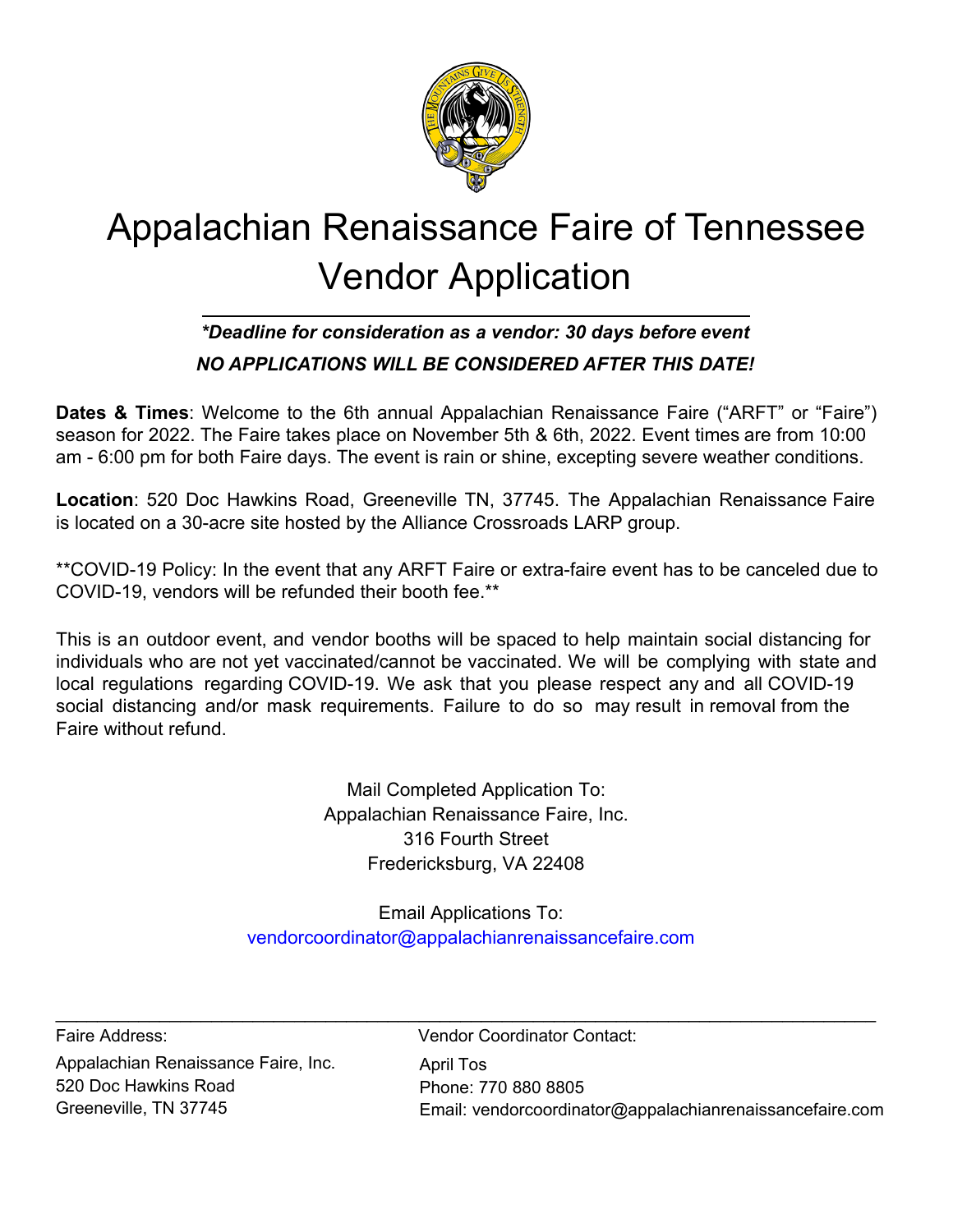### **VENDOR INFORMATION:**

|           | Returning Vendor?: $\Box$ Yes $\Box$ No |
|-----------|-----------------------------------------|
|           |                                         |
|           |                                         |
|           |                                         |
|           |                                         |
| (Phone #) |                                         |

Each vendor is responsible for paying local and state sales tax (9.75% for Greene County, TN)

Please include a copy of your Certificate of Insurance. Insurance needs to include Appalachian Renaissance Faire, Inc. as an additional insured with proper name and address, unless waiver is signed and returned. If you are a vendor selling alcohol products, please provide the applicable license (whether in-state or out-of-state seller, etc). There is security, but ultimately you are responsible for your booth and it's contents; leave it unattended at your own risk. We have event insurance for each event hosted, but we recommend getting your own insurance.

#### **All participants and booths are required to attempt to fit into Renaissance period theme.** *I HAVE READ AND AGREE TO COMPLY WITH THE ABOVE STATEMENT* (initial here)

Please describe the items you sell in brief:

#### **GATE PASS POLICY:**

Maximum allotments based on booth size:  $10 \times 10 = 2$ ;  $10 \times 20 = 3$ ;  $10 \times 30 = 4$ 

Passes become your responsibility upon receipt. No duplicates for lost or missing passes will be issued during the event. Additional tickets are available for \$10 per ticket. Maximum 2 extra passes per vendor.

\_\_\_\_\_\_\_\_\_\_\_\_\_\_\_\_\_\_\_\_\_\_\_\_\_\_\_\_\_\_\_\_\_\_\_\_\_\_\_\_\_\_\_\_\_\_\_\_\_\_\_\_\_\_\_\_\_\_\_\_\_\_\_\_\_\_\_\_\_\_\_\_\_\_\_\_\_\_\_\_\_\_\_\_\_\_\_\_

\_\_\_\_\_\_\_\_\_\_\_\_\_\_\_\_\_\_\_\_\_\_\_\_\_\_\_\_\_\_\_\_\_\_\_\_\_\_\_\_\_\_\_\_\_\_\_\_\_\_\_\_\_\_\_\_\_\_\_\_\_\_\_\_\_\_\_\_\_\_\_\_\_\_\_\_\_\_\_\_\_\_\_\_\_\_\_\_

\_\_\_\_\_\_\_\_\_\_\_\_\_\_\_\_\_\_\_\_\_\_\_\_\_\_\_\_\_\_\_\_\_\_\_\_\_\_\_\_\_\_\_\_\_\_\_\_\_\_\_\_\_\_\_\_\_\_\_\_\_\_\_\_\_\_\_\_\_\_\_\_\_\_\_\_\_\_\_\_\_\_\_\_\_\_\_\_

All participants must check in and must have a photo ID present to receive their pass. You may not check in other employees or participants. All participants and employees must also sign a Hold Harmless Agreement before entering the faire site. You must check in each day to receive an updated pass.

Gate Pass/Participant List:

1.  $4.$ 2. \_\_\_\_\_\_\_\_\_\_\_\_\_\_\_\_\_\_\_\_\_\_\_\_\_\_\_\_\_\_\_\_\_ 5. \_\_\_\_\_\_\_\_\_\_\_\_\_\_\_\_\_\_\_\_\_\_\_\_\_\_\_\_\_\_\_\_\_\_\_\_  $3.$   $\hphantom{0}6.$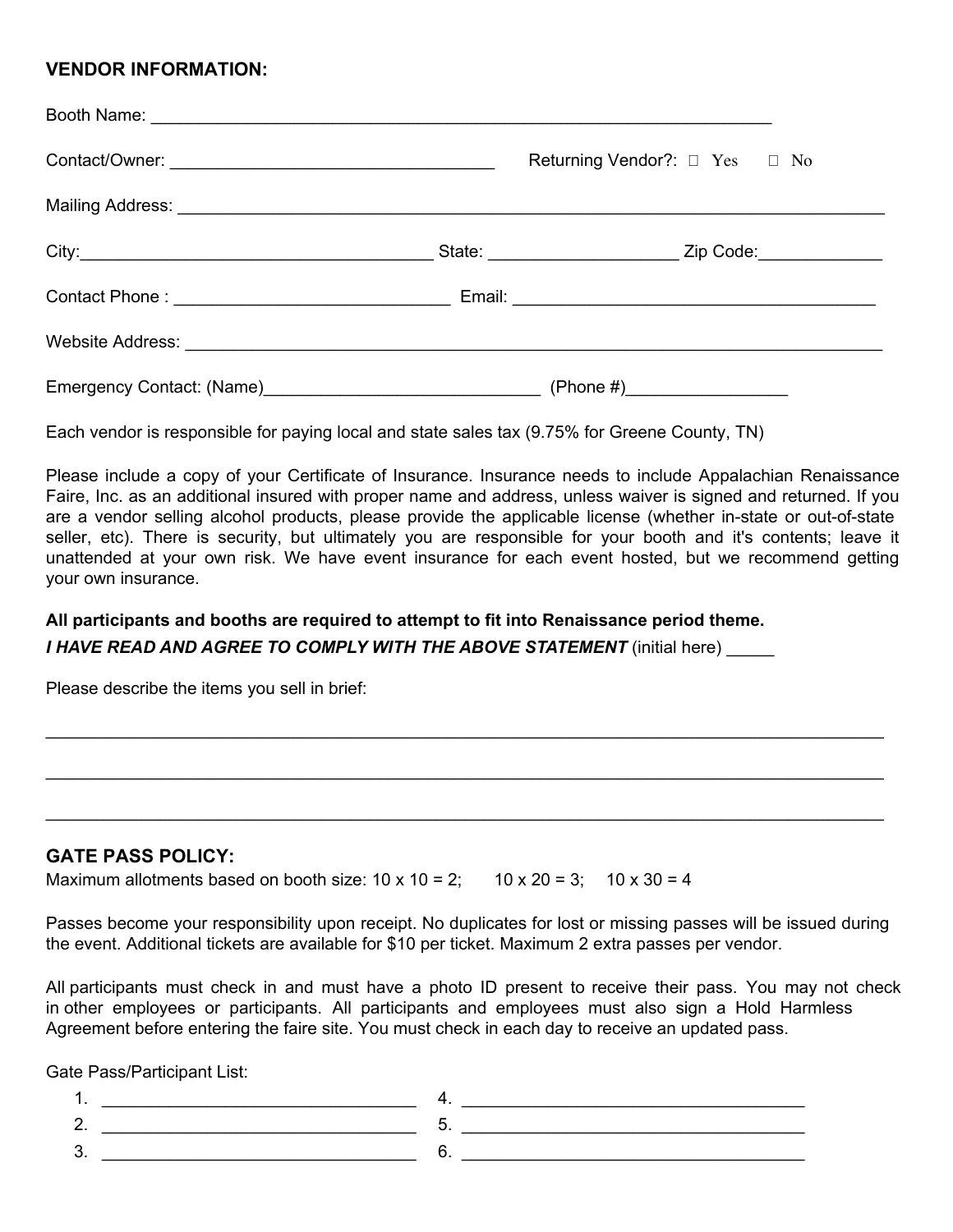## **Please check your desired booth space:**

(Unless otherwise indicated, all prices are for 2 days)

#### Retail Vendor:

- $\Box$  10 x 10 = \$100
- $\Box$  10 x 20 = \$170
- $\Box$  10 x 30 = \$250
- $\Box$  Corner or End Booth =  $+$  \$20 *First paid, first served: limited availability!*
- □ Other Size: Please contact event coordinator. Booths over 600 sq ft require approval.

Artisan Demonstrator\*:

- $\Box$  10 x 10 = \$60
- $\Box$  10 x 20 = \$120
- $\Box$  10 x 30 = \$180

\*Artisan Demonstrators will be required to do an indepth, scheduled, demonstration of at least 30 minutes, twice a day.

Food Vendor:

- $\Box$  10 x 10 = \$200
- $\Box$  10 x 20 = \$400
- $\Box$  10 x 30 = \$600

## **Electricity:**

First paid, first served; limited availability!

 $\Box$  Electricity = \$100

#### **Please give your booth dimensions, including any space needed for booth AND tent ropes\*:**

\_\_\_\_\_\_\_\_\_\_\_\_\_\_\_\_\_\_\_\_\_\_\_\_\_\_\_\_\_\_\_\_\_\_\_\_\_\_\_\_\_\_\_

\_\_\_\_\_\_\_\_\_\_\_\_\_\_\_\_\_\_\_\_\_\_\_\_\_\_\_\_\_\_\_\_\_\_\_\_\_\_\_\_\_\_\_

\*If your booth does not fit within traditional spaces (with 2' of allowance on each side for stakes and tiedowns) you must contact us for special pricing or purchase the next size up.

### **Site Information and Limitations**

• No personal generators are allowed on faire grounds unless you are a food vendor. If your booth absolutely requires one, contact the Field Marshal at: Fieldmarshall@appalachianrenaissancefaire.com

• The event site sits on the slope of a mountain. While every effort will be made to provide level spaces for vendors, please be prepared to shim, crib, or otherwise level your own tables, displays, etc.

## **Camping and Pets:**

All camping is \$25 for the weekend per campsite (depending on the size of the campsite). Pleaes check:

- □ Tent
- □ Pop-Up RV
- □ RV/Other please contact the Field Marshall, George Rogers
- □ Animal Companion<sup>\*</sup> (not in demonstrations or shows) \$10 fee per pet/weekend, pet MUST stay at vendor campsite during ARF event

\*Exception made for service animals (appropriate paperwork must be provided)

#### *The campsite is up a steep hill and may be muddy, weather-dependent. 4 wheel drive vehicles highly recommended!*

## **Payment**

Once your application has been approved, you will receive an invoice to process your payment(s). If you would prefer to pay by check\* or money order, our Vendor Coordinator will make those arrangements with you.